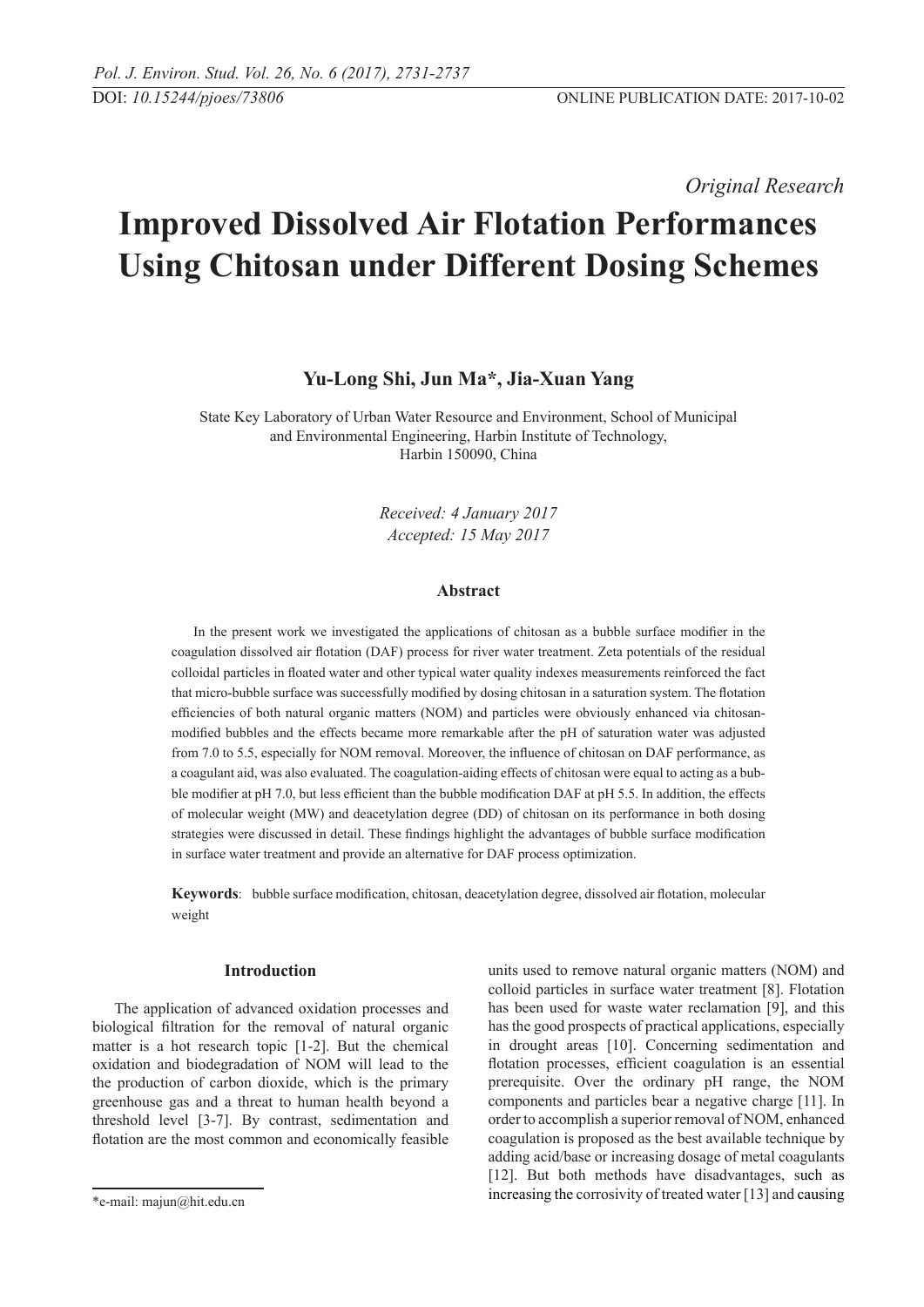Recently, a new innovation has focused on coagulant optimization, which has been considered to be the third available way for enhanced coagulation [15]. Researchers prepared composited coagulants through a combination of inorganic coagulant and polymer additives with the intent of taking the advantages of both components, such as composite polyaluminum chloride (HPAC) [15], preformed polyferric chloride- polyDADMAC coagulant [16], and a novel polyaluminum-chitosan compound [17]. Although these new complex reagents exhibit superior coagulation effects over conventional metallic coagulants, most of them are still in the development stage.

Besides enhanced coagulation, there is another approach for DAF to improve its performances. As a unique participant, the enormous amounts of micro-bubbles, undertaking all tasks of floc-particles separation, recently excited the particular interest of researchers. The bubble surface zeta potential was considered to be an essential factor for its interaction with floc particles. A series of studies were conducted to optimize the bubble surface characteristics. Results proved that the negatively charged bubble surface could be positively modified using cationic chemicals [18-21]. Bubble surface positive modification may be a novel way to improve DAF performance in pollutant control. More recently, Rao et al. obtained the positively charged bubbles by dosing aromatically modified polymers in the saturator to separate algae cells [22]. Zhang and Guiraud demonstrated the utilization of positive bubble surfaces for silica nanoparticle separation, and the optimum removal rate was beyond 90% [23]. In our previous study the feasibility of bubble modification was also confirmed and the surface-modified bubbles exhibited significant potential to combine with coagulation pretreatment for river water treatment [24].

In this work, based on the conventional coagulation-DAF process (*conv.*DAF) coagulation with polyaluminum chloride (PACl), the performance of bubble positive modification DAF (*posi.*DAF) was investigated during river water treatment. Chitosan, a cationic natural biopolymer, was selected as the bubble surface modifier due to its non-toxicity, high biodegradability, and ecological friendliness [25]. The primary purpose of this study was to determine the optimum dosing strategy for this *posi.*DAF system. For comparison, the flotation efficiency using chitosan as flocculation aids was also examined. In addition, the influences of the DD and MW on chitosan flotation aiding effects were evaluated in these two different dosing schemes.

# **Materials and Methods**

# Materials

All chemicals used were of analytical grade or higher, except the PACl  $(Al_2O_3 \text{ content } 30.5\%)$ , which was produced by Gongyi Fuyuan Water Purification Material Co., Ltd., China. Three native chitosans with medium or high molecular weight (MMW or HMW) and medium or high deacetylation degree (MDD or HDD) were provided by Jinan Haidebei Marine Bioengineering Co., Ltd., China. The molecular weight of chitosan is determined in terms of the Mark-Houwink equation, and the intrinsic viscosity was measured by a Ubbelohde viscometer. The degree of deacetylation was determined by acid-base titration. The charge density of cationic polymers was quantified by the colloid titration method based on the procedure proposed by Kam and Gregory using potassium polyvinyl sulphate (PPVS) calibrated by standard reagent CTAB [26]. The properties of chitosans are summarized in Table 1. Stocking solution of Chitosan 1 g/L was prepared with 0.025 M HCl and overnight stirring at room temperature (25ºC) before dosing. Other reagents were purchased from Sinopharm Chemical Reagent Co., China.

#### Experimental Set-up

A column DAF was employed in this work, located at a waterworks along the Huai River (HR). The unit was mainly composed of a multiphase pump (20FPD05 Nikuni, Japan), a stainless steel air-liquid separation vessel, a recycled water tank, and four transparent acrylic columns (Fig. 1). Each column installed a blade stirrer with automatic timer and mixing speed control.

The experiments of *posi.*DAF via chitosan were carried out as follows:

- 1. Coagulation/Flocculation Tests were performed with 4 L raw water transferred into each column. A given volume of PACl working solutions were added in columns using a pipette, and immediately the stirring apparatus were operated as the following procedures: rapid mixing at 500 rpm for 1 min, then gentle stirring at 100 rpm for 5 min.
- 2. Bubble generation Filtered water of the waterworks was transferred into the DAF recycle water tank and the pH value (e.g.,  $7.0\pm0.1$ ,  $5.5\pm0.1$ ) was adjusted using 0.2 M HCl solutions. The chitosan working solution was added to the recycle tank and mixed evenly. Then the DAF pump started up. The recycled water was saturated with air at pressure of 500 kPa for

Table 1. Characteristics of chitosans used in the tests.

| Polymer    | Molecular weight $(g/mol)$ | Deacetylation degree $(\% )$ | Charge density (meq/g)    |
|------------|----------------------------|------------------------------|---------------------------|
| Ch.HMW HDD | 510.900                    | 87.8                         | 4.5 (pH 5.5) 2.3 (pH 7)   |
| Ch.HMW MDD | 507,200                    | 76.5                         | 3.6 (pH 5.5) 1.8 (pH 7)   |
| Ch.MMW MDD | 218,000                    | 75.9                         | $3.2$ (pH 5.5) 1.5 (pH 7) |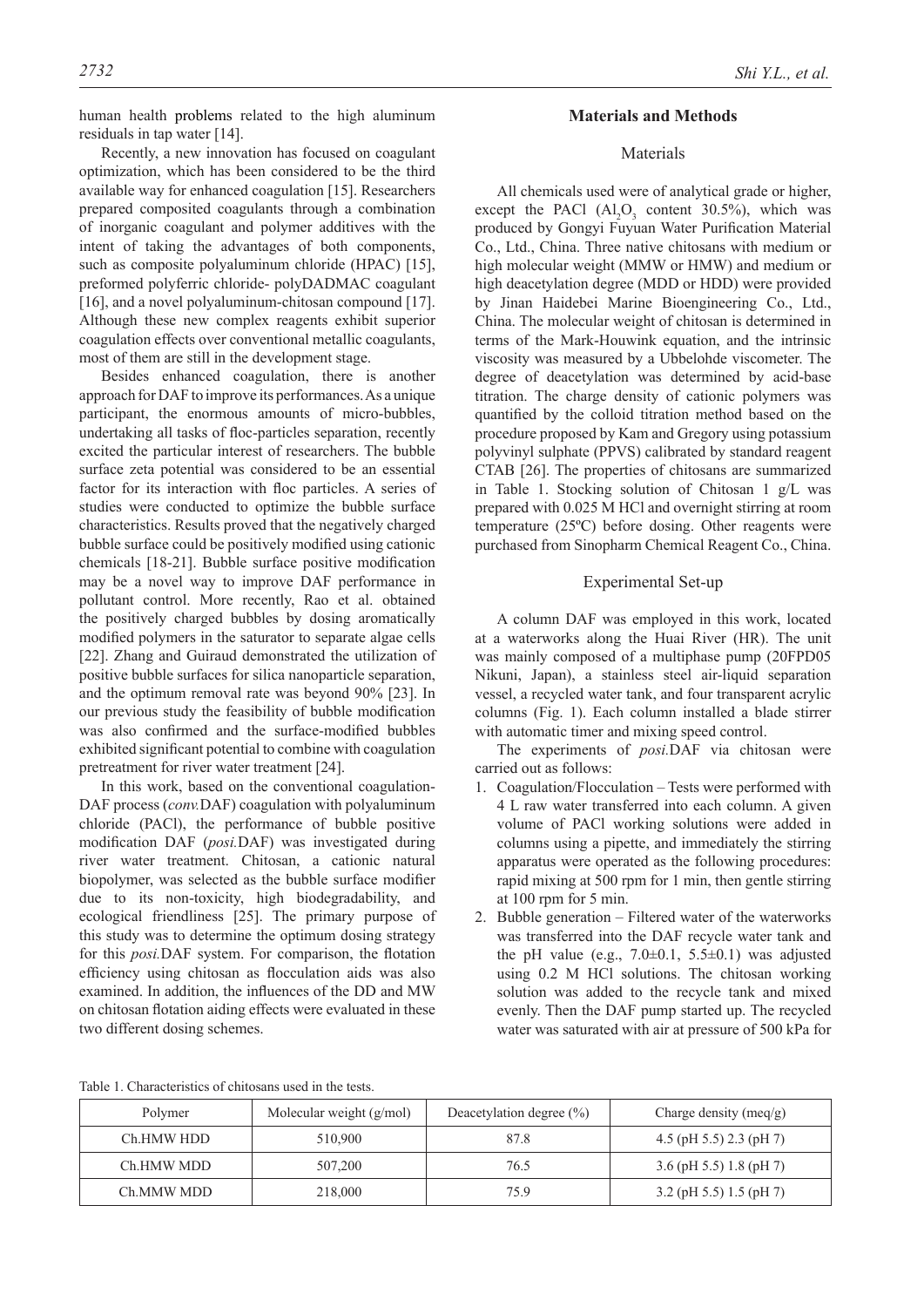

Fig. 1. Schematic diagram of DAF pump system: 1) recycled water tank, 2) vacuometer, 3) air rotameter, 4) multiphase pump, 5) air-liquid separation vessel, 6) manometer, 7) flotation column, 8) sampling point.

2 min. Finally, microbubbles were introduced into the columns via a releasing device under an equivalent recycling ratio of 10%. After 15 min flotation, samples were collected from the bottom of the column for further analysis. If chitosan was used as a coagulant aid, its dosing point changed to the flotation columns under different sequences with PACl. Other procedures remained unchanged.

#### Raw Water

Source waters for DAF tests were collected from the HR, located in central China between the Yangtze and Yellow rivers. The raw water dissolved organic carbon (DOC) level was generally around 5.4 mg/L with  $UV_{254}$ absorbance of  $0.12 \text{ cm}^{-1}$ , both of which determined a relatively lower value of the specific ultraviolet absorbance (SUVA) of about 2.2. This indicated that the organic matters in HR were a mixture of aromatic humic substances and aliphatic non-humic matters [11]. The raw water showed a moderate to high alkalinity level, maintaining above 105 mg/L as  $CaCO<sub>3</sub>$ . The pH values varied between 7.3 and 7.5. In addition, during this work the raw water turbidity remained under 70 NTU at 22.8ºC on average.

### Analytical Methods

Total organic carbon (TOC) was analyzed using prepared reagents based on the persulfate oxidation photometric principle (HACH Standard Method 10129), with the assistance of a HACH DR5000 UV-Vis spectrophotometer and Digital Reactor Block 200. DOC was analyzed according to the same method after samples were filtrated through a polycarbonate membrane of 0.45 μm pore size.  $UV_{254}$  was determined by DR5000 after samples were filtrated through a 0.45 μm syringe filter. Turbidity was measured by a HACH 2100N turbidimeter. pH was measured using a PHS-3C pH meter (Leici Shanghai, China). Zeta potential of suspended particles in floated water was measured using a JS94H micro-electrophoresis instrument (POWEREACH, China). All tests were performed in duplicate and the average error between replicates was always under 5%.

#### **Results and Discussion**

## Chitosan Modification DAF with Coagulation Pretreatment

#### *Effect of [CH]:[Al] Ratios*

The flotation efficiencies for HR water treatment at different chitosan-to-aluminum concentration ratios ([CH]:[Al]) are shown in Fig. 2. The pH of recycled water was kept at  $7\pm0.1$  during the experiments. As can be seen compared with the *conv.*DAF, the introduction of chitosan-modified bubbles in *posi.*DAF obviously enhanced DOC and turbidity removal. The promotion effects decreased with the increase of PACl dosage (in term of Al concentration). For example, at [CH]:[Al] ratio of 0.4 and with a low Al concentration (1 mg/L), the removal rates of turbidity and DOC were improved by about 20.7% and 8%, respectively. While with moderate Al concentration (4 mg/L) their increase dropped to 7.3% and 4.3%. Under the same Al concentration, with the [CH]:[Al] ratio rising from 0.2 to 0.4, there was a positive correlation between the DOC removal rate and chitosan dosage. But for turbidity control there was no remarkable improvement.



Fig. 2. Turbidity and DOC removal by *conv.*DAF and *posi*.DAF at different [CH]:[Al] ratios (raw water quality: DOC 5.32 mg/L, UV<sub>254</sub> 0.131 cm<sup>-1</sup>, turbidity 54.8 NTU, 23.2°C; recycled water pH: 7±0.1).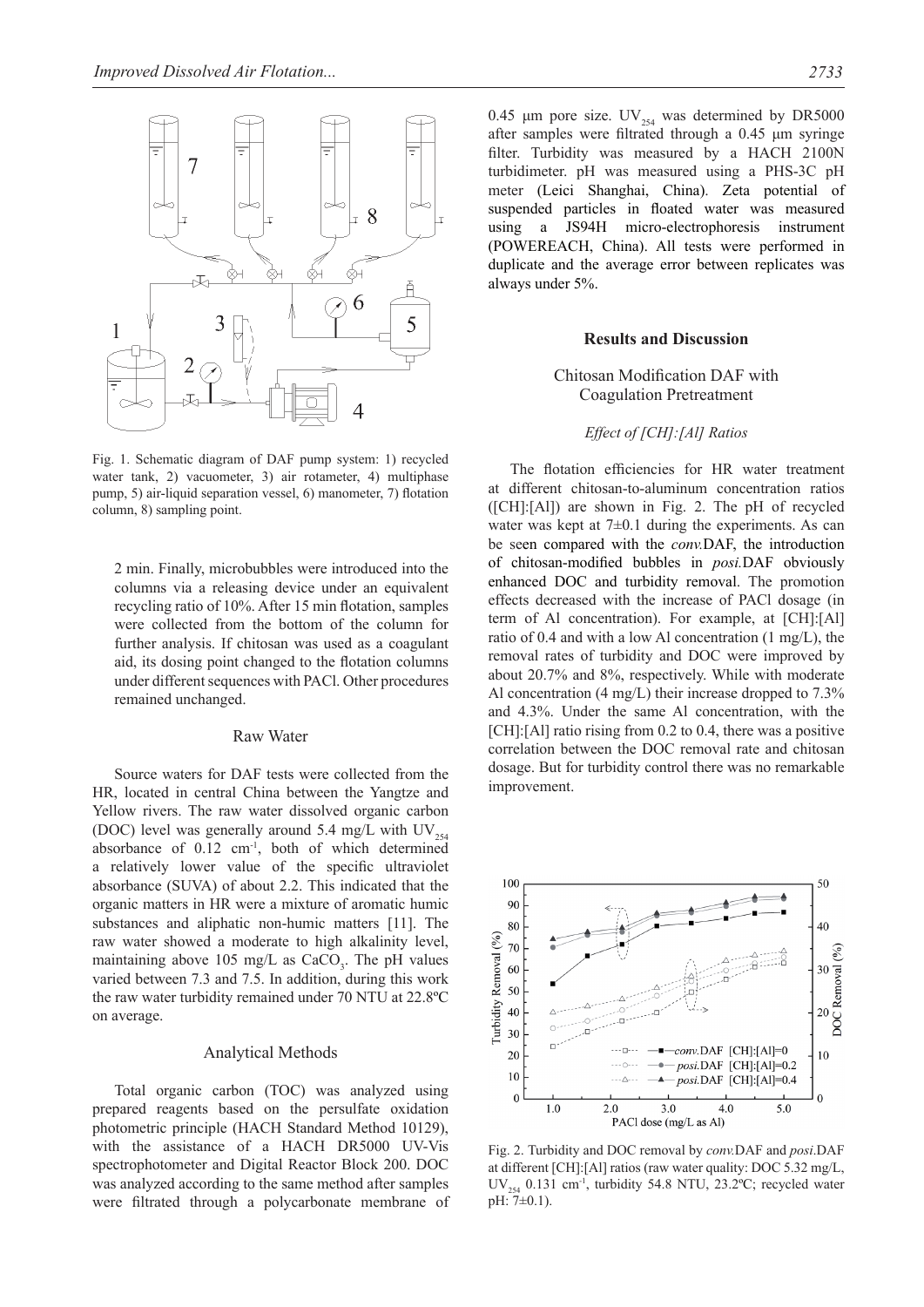

Fig. 3. Turbidity and UV<sub>254</sub> removal by *conv*.DAF and *posi*.DAF with recycled water at pH 7.0 and 5.5 (raw water quality: DOC 5.20 mg/L, UV<sub>254</sub> 0.119 cm<sup>-1</sup>, turbidity 29.3 NTU, 23.5°C).

## *Effects of the Recycled Water pH Values*

As illustrated in Fig. 3, *posi.*DAF performed more effectively at pH 5.5 than at pH 7.0, especially for the organic matters separation. The change tendency accorded well with the results of the previous modifiers selection tests [24]. Compared with  $UV_{254}$ , the optimal removal of turbidity was first obtained. At the Al concentration of 4mg/L, the maximum turbidity removal of  $95\pm0.3\%$ was successively reached for all dosing schemes, beyond which the residual turbidity of the floated water remained unchanged. By contrast, there was an obvious improvement of  $UV_{254}$  reduction with its average removal percentage increasing from 32.4% at pH 7.0 to 38.1% at pH 5.5.

The pH dependence of *posi.*DAF on NOM removal was closely related to the pH sensitive charge density of chitosan. The protonation degree of  $-NH_2$  groups along the backbone of chitosan determined its positive charge



Fig. 4. Effect of pH on charge density of high molecular weight chiotsan (HMW) with medium/high deacetylation degree (MDD or HDD).

density and also the bubble interfacial properties covered with it. The pKa value of the amino group was about 6.3 [25]. It can be considered that a small proportion or most of the amino groups were protonated at pH 7.0 and 5.5, respectively. As seen in Fig. 4, when pH is below 5.0 the cationic charge of chitosans sustained high levels, then sharply decreased with pH increasing from 5.5 to 7.0 and became almost zero at pH around 8.0. Thus the adjustment of pH from 7.0 to 5.5 facilitated the electrostatic interactions between the oppositely charged modification bubbles and organic matter. In addition, the different removal characteristic between  $UV_{254}$  and turbidity also revealed that charge neutralization played an important role in organic matter separation.

#### *Zeta Potentials of Floated Samples*

The zeta potentials of the residual particles after flotation are shown in Fig. 5. For *conv.*DAF, the zeta potential increased steadily following the charge neutralization between hydrolyzed Al species and pollutants. The extra addition of chitosan as bubble surface modifiers in *posi.*DAF at pH 7.0 did not obviously elevate the zeta potential. When dosing chitosan in a recycled water tank at pH 5.5, the main difference was that the introduction of acidic white water would lower the pH of finished water. Although this decrease was not distinct (0.3-0.6 pH units), it might theoretically lead to an increase of the cationic charge of chitosan and amplify the effect of residual chitosan on the zeta potentials. This supposition, however, wasn't proved by test results. We can see that the zeta potential after the acidic recycle water leading-in had no obvious promotions and followed nearly the same profile as the other two dosing plans. This indicated that the majority of chitosan can be tightly bonded with bubbles and only a little remained in the bulk water, which agreed well with the previous results that chitosan strongly bound onto the bubble surfaces under various pH conditions through electrostatic



Fig. 5. Zeta potentials of floated water for *conv.*DAF and *posi*. DAF with recycled water at pH 7.0 and 5.5 (raw water quality: DOC 5.20 mg/L, UV<sub>254</sub> 0.119 cm<sup>-1</sup>, turbidity 29.3 NTU, 23.5°C).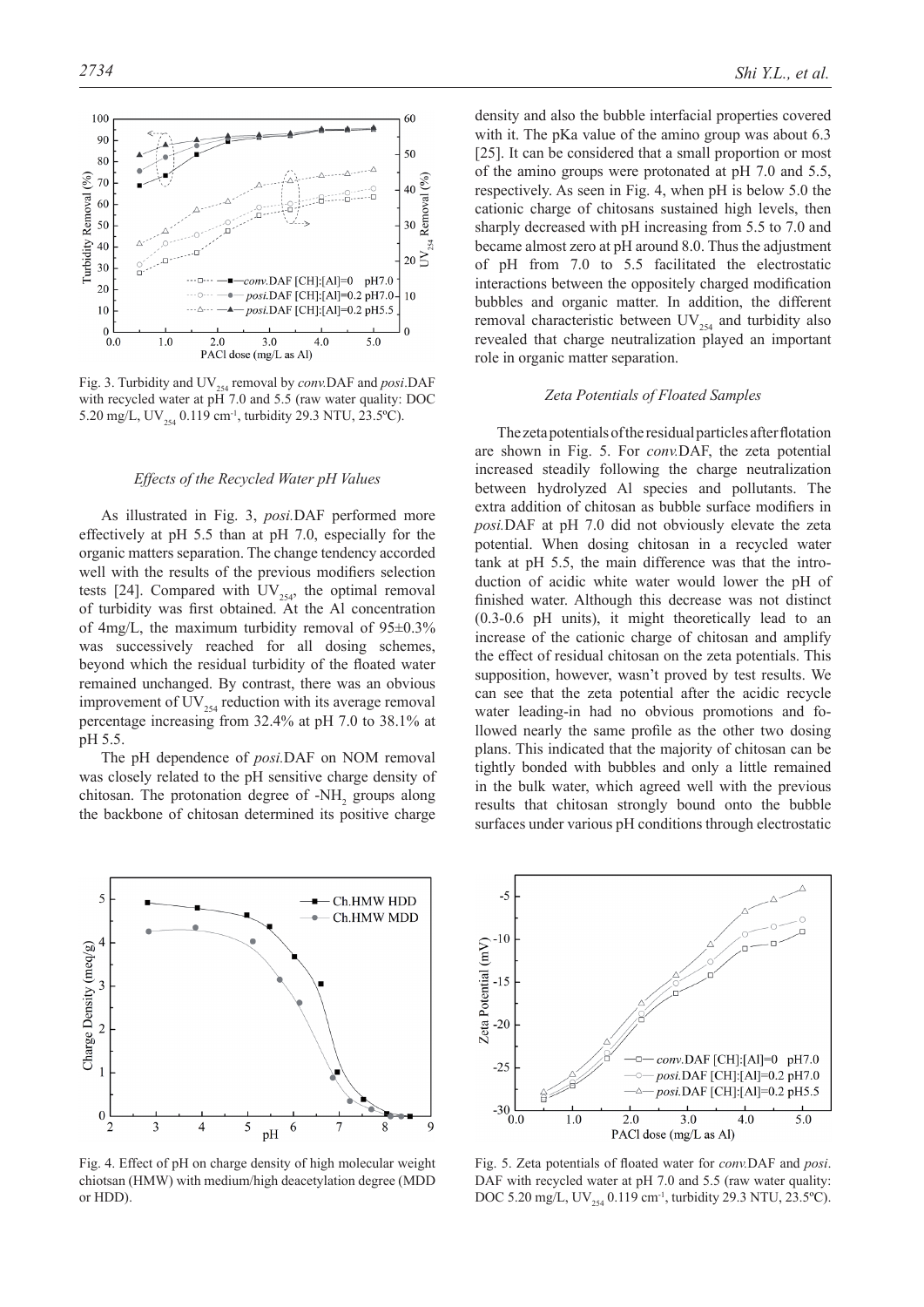interaction, hydrophobic attraction, and hydrogen bonding [24].

## Influence of MW and DD on Chitosan Performance

## *Molecular weight (Ch.MMW MDD versus Ch.HMW MDD)*

Molecular weight and deacetylation degree are two important characteristics of chitosan playing a subtle role in its interaction with dissolved and colloidal pollutants. In order to study the effects of MW and DD of chitosan on *posi.*DAF performances, a complementary experiment was conducted. In all trials, the pH of recycled water and [CH]:[Al] ratio were kept at 5.5±0.1 and 0.2, respectively. Results showed that a much higher MW of chiotsan was favorable for bubble flotation. For example, the removal rate of UV $_{254}$  increased from 26.6% to 29.7% with the MW increase from  $2.18 \times 10^5$  g/mol to  $5.11 \times 10^5$  g/mol at PACl dosage of 2 mg/L. As is well known, increasing polymer MW can strengthen its bridging adsorption ability. But when chitosan was used as a bubble surface modifier, there was another important derivative effect that the higher the chitosan MW, the more readily it adsorbed onto the bubble surface.

## *Deacetylation Degree (Ch.HMW MDD versus Ch.HMW HDD)*

The deacetylation degree of chitosan was intimately associated with its rheological behavior and also determined the distribution of cationic sites along its backbone. The higher DD of chitosan meant that more amino groups could be activated. When the pH of the recycled water was decreased to 5.5, the removal efficiency of UV $_{254}$  was obviously improved by the increase of DD. For Ch.HMW, with its DD rising from 76.5% to 87.8%, the  $UV_{354}$  removal rates increased by 4.7% at Al concentration



Fig. 6. Flotation efficiency of turbidity (solid line) and DOC (dashed line) in dual-coagulant strategies at different [CH]:[Al] ratios (raw water quality: DOC 5.16 mg/L,  $UV_{354}$  0.110 cm<sup>-1</sup>, turbidity 42.5 NTU, 24.1°C; recycled water pH:  $7\pm0.1$ ).

of 5 mg/L. The very reason for the more efficient performance of Ch.HDD than Ch.MDD can be found in Fig. 4. The Ch.HDD exhibited a higher positive charge density than Ch.MDD, especially for the pH values less than the pKa of chitosan.

# DAF with Dual Coagulants Strategy

#### *Dosing Sequence of PACl and Chitosan*

The primary concern of the dual-coagulant system was the dosing sequence of PACl and chitosan. There were also different opinions about this issue [27-28]. Focusing on this, a series of experiments were carried out under various raw water quality conditions at [CH]:[Al] ratio of 0.2 following three dosing orders, such as adding chitosan or PACl first and adding them at the same time. For organic matter removal, an accordant conclusion could be drawn from the test results that dosing chitosan prior to Al salts was the most efficient. The DOC flotation rates according to other two dosing sequences were approximate to each other, and adding them at the same time was a little better than adding Al first. However, the situations became complicated for turbidity control. Many other factors – including suspended solid load of the source water, mixing intensity and its duration, as well as flocs breakage and regrowth during this process, etc. – must also be taken into consideration. But one thing was certain: dosing chitosan after PACl was conducive to the aggregation of small size floc particles.

This research particularly emphasized organic matter removal by flotation. Thus, the subsequent dual-coagulant tests were performed by adding chitosan first, and then mixed intensively for 1 min prior to PACl dosing.

## *Effect of [CH]:[Al] Ratios*

Fig. 6 shows the removal percentage of DOC and turbidity for HR water after flotation in a dual-coagulant strategy at different chitosan-to-aluminium concentration ratios. Using PACl alone, the removal of 84.5% turbidity was obtained at Al concentration of 4.5 mg/L; beyond that it only slightly changed with further increase of Al dosage. There was a significant improvement in turbidity removal with the addition of chitosan, especially at low Al concentration. The coagulation aiding effects of chitosan on turbidity control were close to each other as the [CH]:[Al] ratios varied from 0.2, 0.4, to 0.6. At the [CH]:[Al] ratio of 0.6, when the Al concentration exceeded 2.8 mg/L the residual turbidity of floated water picked up slightly. Thus the lowest [CH]:[Al] ratio of 0.2 was enough for a desirable particle separation.

With or without chitosan addition, the same change tendency was observed for DOC removal. At any specific Al concentration, the flotation efficiency increased gradually with the [CH]:[Al] ratio growing from 0.2 to 0.6. For example, at [CH]:[Al] ratio of 0.4, the removal rate of DOC increased by 5.2% and 7.7% with a low Al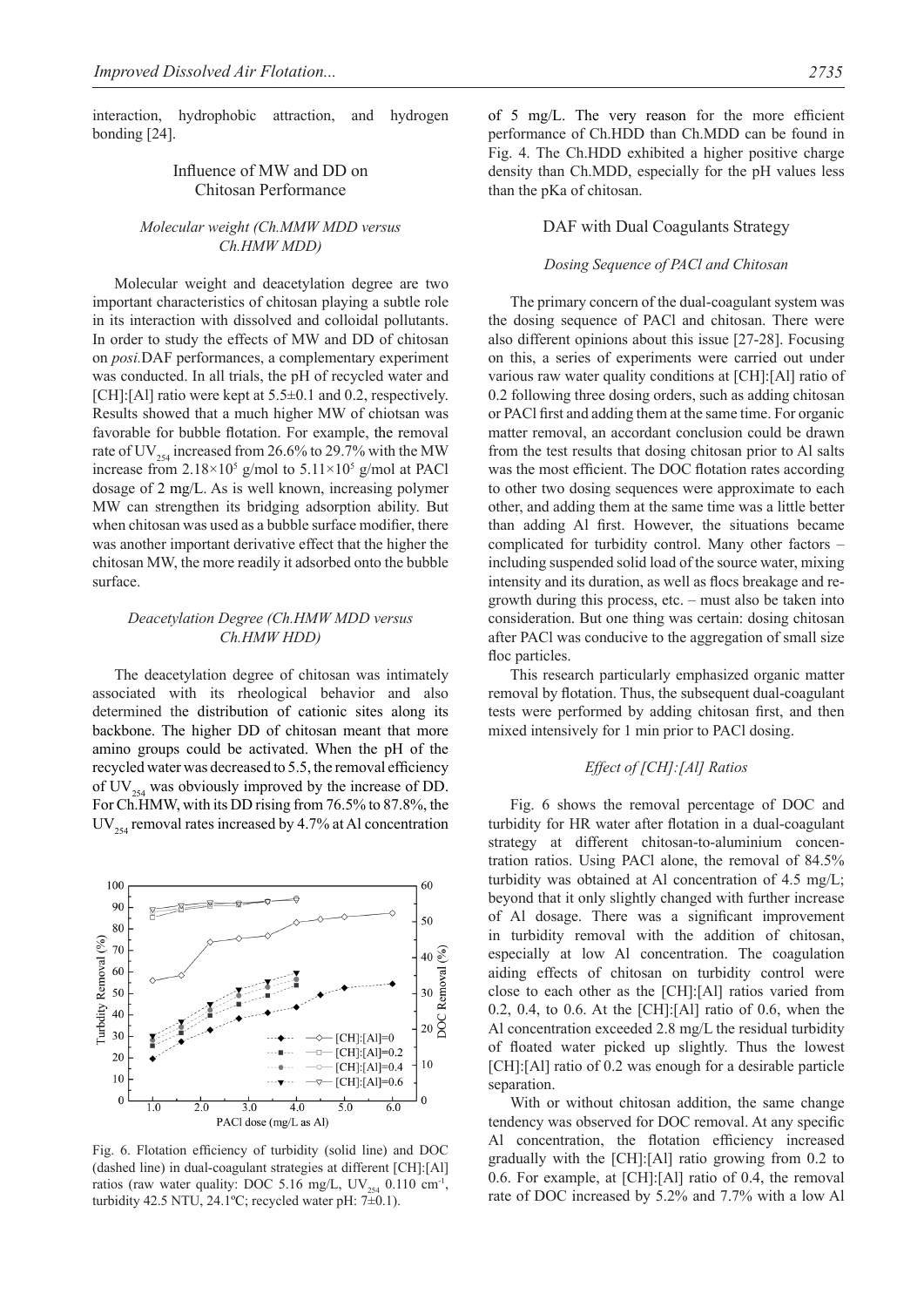concentration (1 mg/L) and a moderate dose (4 mg/L), respectively.

## Influence of DD and MW on Chitosan Performance

## *Molecular weight (Ch.MMW MDD versus Ch.HMW MDD)*

As illustrated in Fig. 7, MW and DD of chitosan played different roles in the dual-coagulant system. It is generally believed that polymers with a higher MW had the more remarkable bridging adsorption ability [29]. On the contrary, the present results showed that the increasing MW caused decreased flotation efficiency. This may be ascribed to the stronger affinity and more rapid interaction between Ch.MMW molecules and colloidal particles compared with the Ch.HMW ones. Similar results in previous research have also verified that the number of particles destabilized by low MW chitosan was higher than the high MW chitosan in the early stage after their addition [30].

## *Deacetylation Degree (Ch.HMW MDD versus Ch.HMW HDD)*

Likewise, the stimulating effects of chitosan DD increasing from 76.5% to 87.8% on flotation efficiency was not as good as expected. Only marginal elevation of turbidity and  $UV_{254}$  removal was obtained.

By comparison, this indicated that when chitosan was used as a coagulant aid, the MW rather than the DD had a more pronounced effect on its flocculation performances. This finding agreed well with the results obtained by Chen et al. [31]. Notably, this didn't mean the insignificance of DD for chitosan, but instead indicated the complex raw water chemistry – especially the large quantities of blend ions that interfered with the effectiveness of increasing



Fig. 7. Residual turbidity and  $UV_{254}$  after flotation in dualcoagulant strategies using chitosan with medium/high molecular weight (MMW or HMW) and deacetylation degree (MDD or HDD) (raw water quality: DOC 5.58 mg/L, UV<sub>254</sub> 0.125 cm<sup>-1</sup>, turbidity 62.3 NTU, 24.6 $^{\circ}$ C; recycled water pH: 7 $\pm$ 0.1).

DD [32]. Besides, in the neural or weakly basic raw water, the protonating of amino groups was restricted by the shortage of H+ . Without the addition of available  $H^+$ , merely increasing -NH<sub>2</sub> would only intensify the competition among plenty of amino groups and enhance the formation of intramolecular hydrogen bonds.

#### **Conclusions**

For conventional coagulation-DAF process, the introduction of chitosan, either as a coagulant aid or bubble surface modifier greatly improved the flotation efficiency of DOC,  $UV_{254}$  and turbidity. There was marginal difference of the DAF performances with chitosan used as coagulant aid and bubble modifier with recycled water pH at 7.0. The increase of DOC removal percentage varied between 4.3% and 8.0%. The [CH]:[Al] ratio of 0.2 was enough for desirable turbidity control. After the pH of the recycled water was adjusted to 5.5, the *posi.*DAF performed most efficiently. An obvious increase of UV<sub>254</sub> removal was obtained from 32.4% at pH 7.0 to 38.1% at pH 5.5.

Recycled water pH value was a key external parameter for chitosan. The acidic recycled water with pH lower than the pKa of chitosan was favorable for *posi.*DAF. On the other hand, both the MW and DD were two important internal parameters for chitosan. Chitosan with high MW could be strongly bound onto bubble surfaces and led to high bubble modification efficiency. However, when chitosan was used as coagulant aids, medium MW chitosan performed more efficiently. By contrast, the influence of DD on chitosan flotation-aiding effects was complex and vulnerable to blended ions in raw water.

#### **Acknowledgements**

This research was funded by the National Natural Science Foundation of China (grant No. 51378141) and the Science and Technology Department of Heilongjiang Province, China (grant No. PS13H05). The authors gratefully acknowledge the friends of the Huainan First Water Treatment Plant for their full support to this research. Sincere thanks also go to our friends in the Central Laboratory of Huainan Capital Water for their great help in water sample analysis.

#### **References**

- 1. KHORSANDI H., BINA B., KHORSANDI J. Evaluation of  $UV/TiO<sub>2</sub>$  photo-catalytic process for removing humic compounds from water. Polish Journal of Environmental Studies, **24** (3), 1063, **2015**.
- 2. SWIDERSKA-BROZ M., WOLSKA M. Effect of granulated active carbon bed regeneration on dissolved organic matter removal from surface water. Polish Journal of Environmental Studies, **24** (2), 717, **2015**.